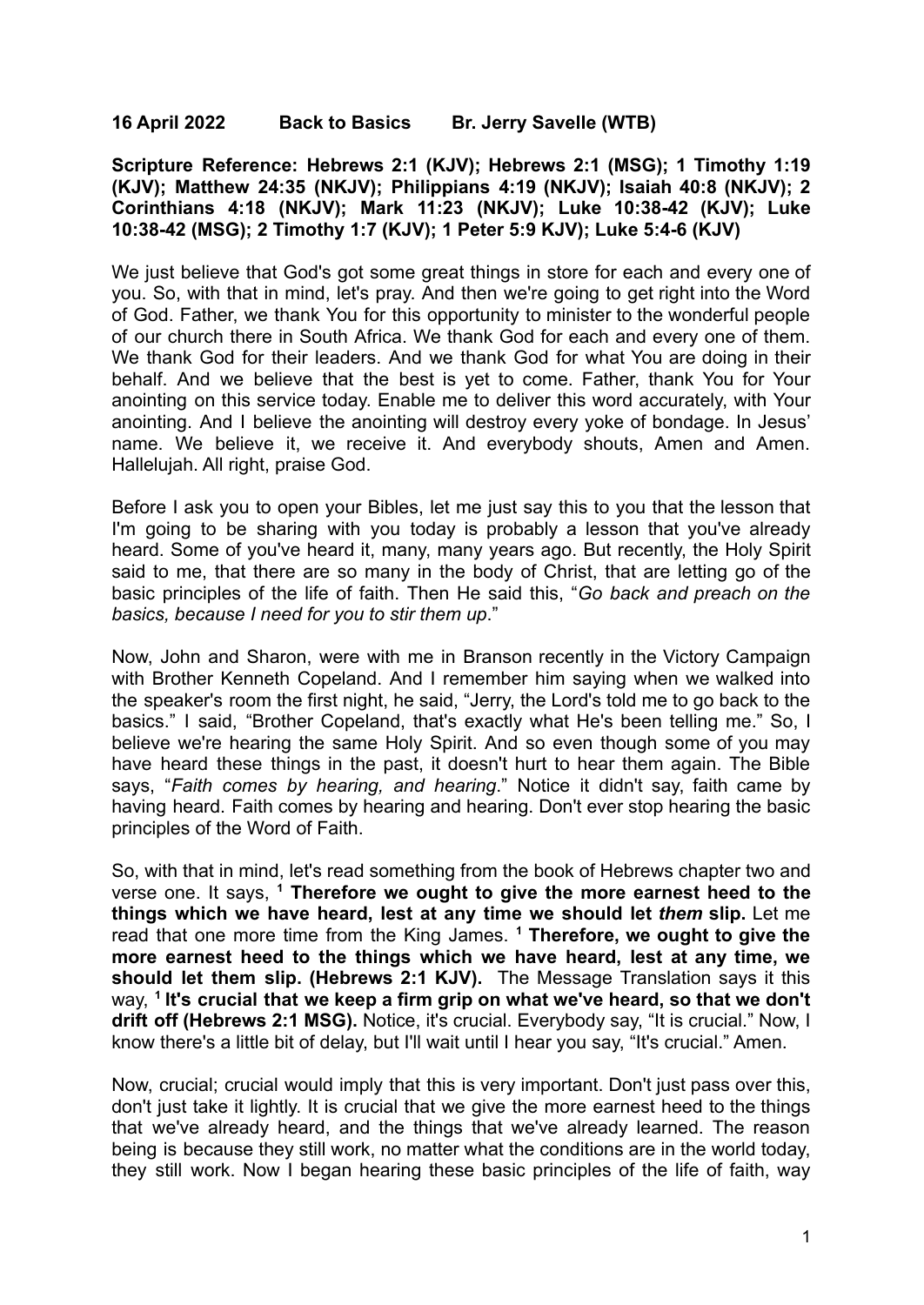back in 1969. First of all, from Kenneth Copeland; then from Kenneth Hagin; then from Oral Roberts; and then from TL Osborn - these were my four mentors. I heard those basic principles 53 years ago. Here it is – 2022 and I'm still operating in those same principles. I'm still living by those same principles. They worked for me back then, they're still working for me today. And that's the reason why I'm not looking for some new message, this message still works. The basic principles of faith will work in any generation, no matter what's going on in that generation, no matter how impossible your circumstances may look; you don't need some new message that nobody's ever heard before. Go back to the basics.

In fact, I encourage people today, go back and pick up those first books that you read by Kenneth Hagin. Go back and dig into your closet and find those little cassette tapes that you listened to way back, a long time ago, talking about the basic principles of the life of faith, go back and listen to them again. But this time, listen to them, like you did the first time when you've never heard them before. And you remember what happened? I do. I remember just like it was yesterday. I remember the first time I heard those basic principles. There was an explosion that took place in my heart. And today, I still listen to those same messages. In fact, I take them everywhere I go.

In my Bible briefcase, there is my iPod. And I have on that downloaded most of the messages that I heard way back in 1969 from those four men, I have all of those basic messages on that iPod, and I never get tired of listening to them. I wake up listening to Kenneth Hagin, I go to bed listening to Kenneth Hagin; I wake up listening to Oral Roberts, I go to bed listening to Oral Roberts; I wake up listening to Kenneth Copeland, I go to bed listening to Kenneth Copeland; I wake up listening to TL Osborn and I go to bed listening to TL Osborn. And notice, I said, those principles that I learned 53 years ago, are still producing results in my life today. And I give God praise for it. And you've heard me say this before.

We have a phrase in Texas, *you dance with the one who bring you*. That simply means you don't change partners in the middle of the dance. And if you took that girl to the dance, you bring her home, don't change partners in the middle of the dance. Well, I've been dancing, so to speak with a word of faith for 53 years. And I'm not about to change partners now. Why? Because it still works. And secondly, the reason why my mother did not raise a fool. I am sticking with what got me here today. I'm sticking with what brought results yesterday, and I'm sticking with what I know will bring results tomorrow. And I encourage you to make that same commitment. Praise God. So once again, don't let these things slip. Hang on to them for dear life. Amen. I heard someone say not too long ago, "Where you go to church today could mean life or death."

Go to a church where the word of faith is being preached on a consistent basis and I just want you to know, you're in the right church, because I know your pastors, I know them well and I know what they preach, and you're in the right place and you are to thank God, for your pastors every day of your life. You don't come to church, and they say, well, that faith message is over with; that faith movement is over with. No, they're never going to say that I know them and if you ever hear them, say that, call me I'm going to come and give them a spanking. That's not what they believe and that's not what they have been taught. Praise God. So, you just stick with a word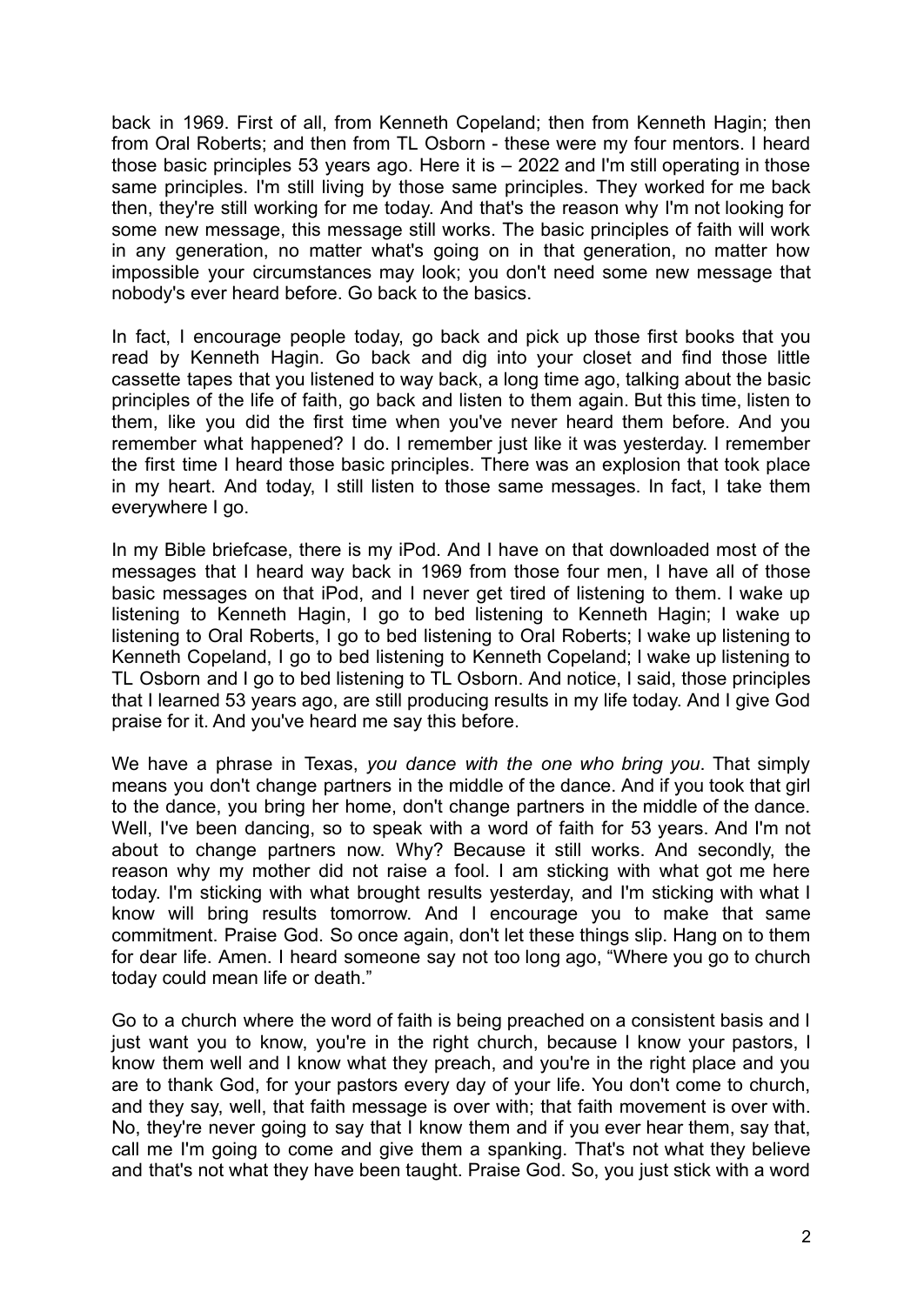of faith, because it's going to get you where God wants you to go. Hallelujah. I don't know about you, but I've already preached myself happy I believe I'll just shout a little bit. Hallelujah! Why don't somebody shout with me? Praise God! Hallelujah! Amen.

Now, hallelujah, it is dangerous to let that bunch loose, I can tell already. Now, let's read something that the Apostle Paul said in 1 Timothy chapter 1 and verse 19, it says, **<sup>19</sup> holding faith and a good conscience; which some having put away concerning faith have made shipwreck: (1 Tim 1:19 KJV).** Now I've noticed this happening over the last few years, to a lot of Christians that I know. Some of whom I've known for a long time. They said they were people of faith and as far as I knew they were, but I'm hearing some of them talk differently today. I'm hearing some of them talk about something else they believe now, that is not lining up with what they used to believe.

Now, notice, it says, if you let go of your faith, you could end up shipwreck, and I don't want that to happen to me and I don't want it to happen to you. And even furthermore, God doesn't want it happening to you. I've come too far, and I've spent too many years standing on the Word of God, living by faith, to throw it all away now and end up shipwreck. No, I'm not going to end up shipwreck, my ship is going to reach the other side. Just like Jesus said, *Let us go to the other side*. That's where I'm headed. That's where I'm going and I believe in Jesus' name, that's where I'm going to end up.

So, notice here, *don't let go of your faith*. Don't let go of the basic principles of faith. If you do, then you could end up shipwreck, and God doesn't want that happening to you. So once again, I've seen a number of Christians that that's happened to, but it doesn't have to happen to you. Faith is still the victory that overcomes the world. Faith is still the method of which God wants us to live, *the just shall live by faith*. Anybody tells you, the faith movement is over, now, well just say, under your own breath, maybe not have to say it in front of them just say under your breath, "Well, they don't know any better." But faith has never been a movement. Faith is a lifestyle, and the just shall live by faith. So, if you haven't made that decision, and I know most of you have already, if you haven't made that decision, make it now, stick with it and don't back off. Amen. Because faith is still the victory that overcomes the world.

Listen, folks, as I said, I've been living this way for 53 years. If it didn't work, don't you think I would have found out by now, give me a little credit for having some intelligence? If it didn't work, then surely after 53 years, I would have found out, but it still works and I'm still going to live this way. No matter what comes down the road, I'm still going to live by faith, I'm still going to trust God and I'm still going to hold on to my faith with all that is within me, because it worked in the past and it'll work in the future. Amen and Amen.

So let me just say this to you; there is hope for the future. I realized that a lot of people right now are feeling hopeless, because of everything that's going on in our world, you know, since March of 2020, when all of this broke with COVID and, and how it shut down everything. You've heard me say before, that my last meeting in 2020 was in March in Denver, Colorado. I preached there for three days and then I finished on Sunday evening, got in my airplane and flew home and the next morning was when the news hit about COVID, and everything shut down. It was a new day, it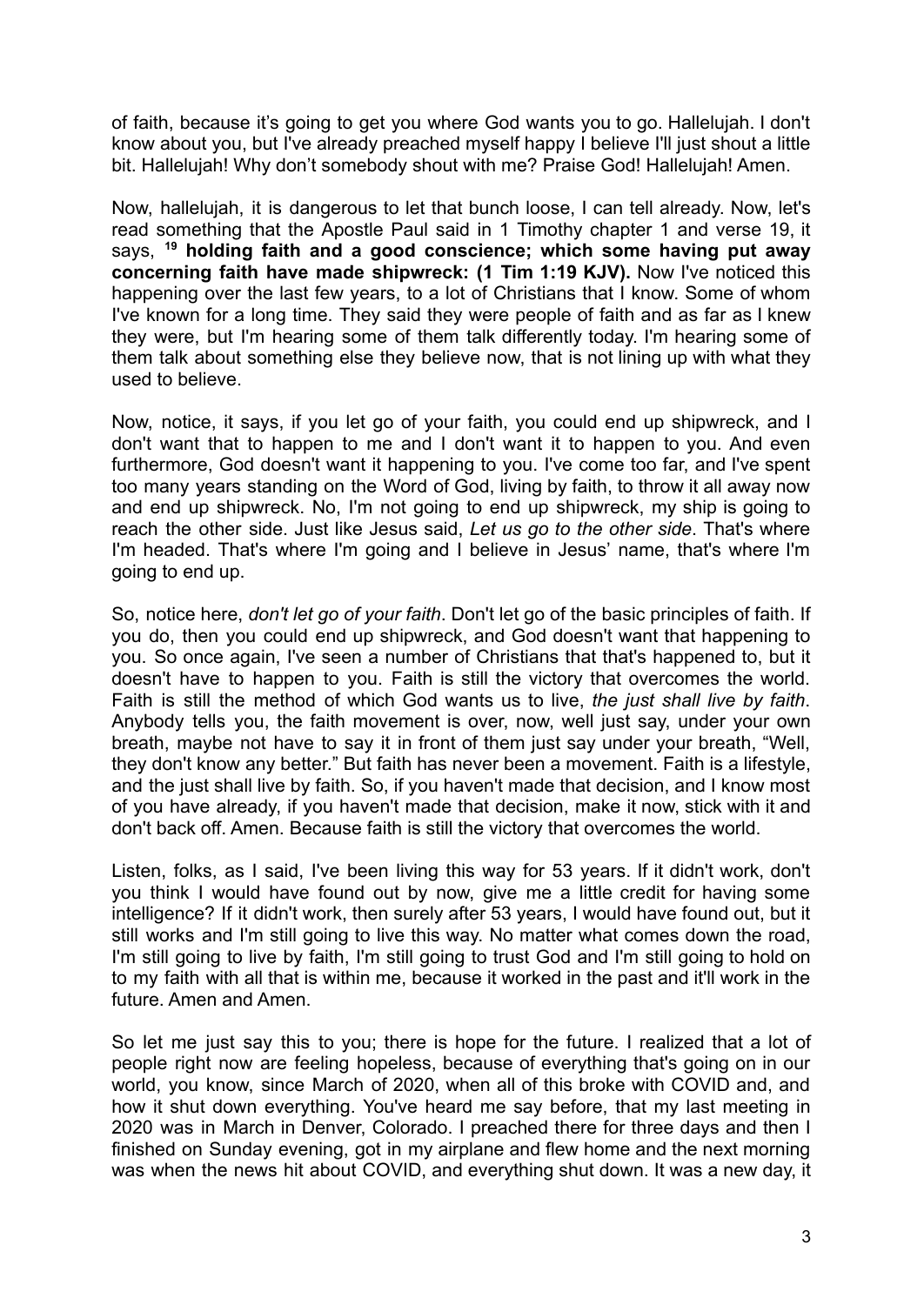was a new world we were living in and nearly three years have come and gone, and it's been a different world. But at the same time, I have never stopped applying the principles that I learned 53 years ago. And you've heard me say this, even though in 2020, we had to cease traveling.

We couldn't travel anywhere in America, not until August we couldn't travel overseas. I haven't been overseas since about January, February of 2020. I'm believing that's about to change, praise God. I'm ready; I'm ready; I'm ready to get back to you and the rest of the world. Praise God. But let me say this, even though, Amen. Even though 2020, the world changed but praise God. I want to give this testimony to the goodness of God and the faithfulness to God. We broke records in 2020, we broke records in 2021. We've broken records in the first quarter of 2022. And I attribute that first of all, to the faithfulness of God, and to the fact that faith is still the way that we overcome the world. If you believe it, give a good shout, Amen. Hallelujah. Glory to God.

Now, I want to begin this lesson today. I'm through with my introduction. Now I'm going to get ready to preach, okay? I want to begin this lesson today with a question for you. Where do you turn for your inspiration? Think about that for a moment before you answer. Where do you turn for your inspiration? Look at somebody and ask them that question. "Where do you turn for your inspiration?" Ask them right now? Let me say this to you, do you turn to the world? Or do you turn to the Word? Ask them that question. "Do you turn to the world? Or do you turn to the Word?" Well, if you want to be inspired, and inspired by God, then you need to quit listening to what the world says, and pay more attention to what the Word says. Can you say Amen to that?

Now, in Mathew chapter 24 and verse 35, Jesus made this statement: **<sup>35</sup> Heaven and earth shall pass away, but my words shall not pass away. (Mathew 24:35 NKJV).** In other words, whatever is happening in the world is subject to change. But the Word of God never changes. The Word of God is eternal. You're not going to wake up some morning and find out that Philippians 4:19 says something different than it said yesterday. Philippians 4:19 as you very well know, **<sup>19</sup> But my God shall supply all your need according to His riches in glory by Christ Jesus. (Philippians 4:19 NKJV).** You're not going to wake up tomorrow because of the negative things that are happening in the world around you and Philippians 4:19 will say, *My God used to supply your needs, but now it is different because of the circumstances*. No, it will still say the same thing. It will say the same thing today, it will say the same thing tomorrow, and it will say the same thing until you and I leave and go to our destiny in heaven. Amen.

God's Word is not going to change. So, I receive my inspiration from the Word of God, not from the world. You know, I told my wife not too long ago, you know, I am not interested in what CNN has to say about it. I am not interested in what other news outlets have to say about it. I am only interested in what God has to say about it, because what God says about it is totally different than what the media is saying about it. And God's Word has never failed. What the media says, is likely to change in the next 24 hours, but God's Word will never change. So, I choose to get my inspiration from the Word of God. Once again, *heaven and earth will pass away, but Jesus said, My Word, shall not pass away*.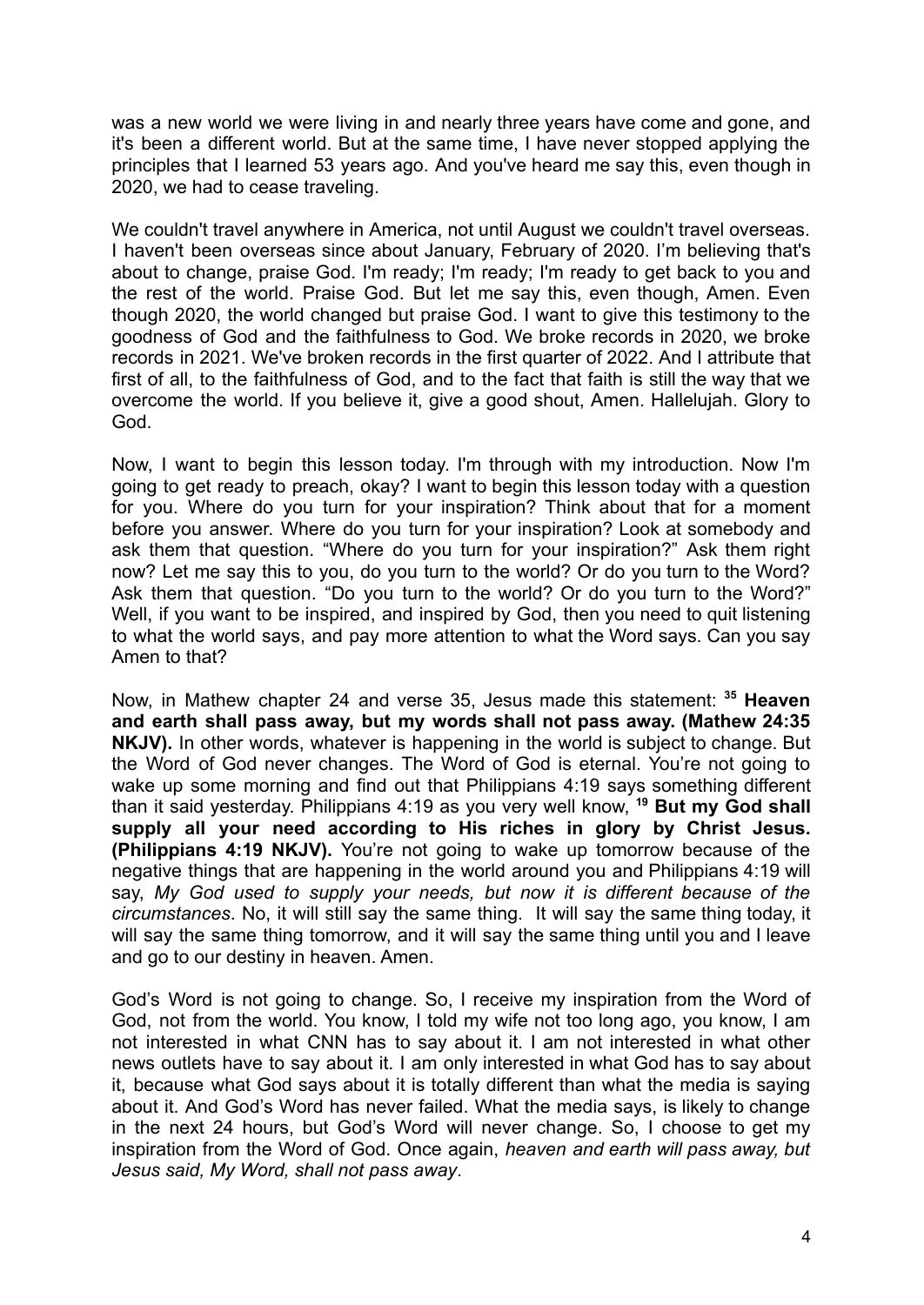Isaiah speaking in God's behalf, made this statement in Isaiah chapter 40 and verse 8, **<sup>8</sup> The grass withers, the flower fades, But the Word of our God shall stand forever. (Isaiah 40:8 NKJV).** That brings great joy to me, knowing that the Word of God will stand forever, that God's Word will never change. The Message Translation says, **<sup>8</sup> …our God's Word stands firm,** it stands firm. The word firm means 'secure', it means 'unwavering', it means 'not yielding to pressure'. I found another definition this morning that said, 'it is not subject to division.' I like that. The Bible is not subject to revision. Now, I know there are other translations, and I enjoy reading all the other translations, but the basic truth from God's Word is not subject to revision.

In other words, what He said yesterday, is what He is going to say today. He doesn't have to revise the Word of God because the circumstances are different today than it was when this was written. The Word worked yesterday, and it will work today. Praise God. The Word of God doesn't have to be re-written, because of the circumstances we are facing in our world today. Let me make this statement to you and you might want to write it down. I believe it is very important and I learned this a long, long time ago and it is still something I live by today: *We don't make God's Word line up with our circumstances, we make our circumstances line up with God's Word.* Let me say it again: *We don't make God's Word line up with our circumstances, we make our circumstances line up with God's Word.* Would you agree with that, if you do, then say Amen?

Now, let me remind you of something the apostle Paull said, in 2 Corinthians chapter 4 and verse 18. <sup>18</sup> **While we look not at the things that are seen, but the things that are not seen, for the things that are seen are temporal, but the things that are not seen, are eternal. (2 Corinthians 4:18 NKJV)**. Once again, notice it says the things which are seen are temporal or you could say, temporary. Now, years ago, Brother Copeland and I were preaching, this was way back in 1972. We were preaching in Birmingham Alabama at a Full Gospel Businessmen's meeting. Brother Copeland preached first and then I followed him. And that morning as I was preparing my sermon, I was reading 2 Corinthians 4:18, the Scripture I just read to you, and when I got to the part where things which are seen are temporal, the Lord said to me, "Son, from now on, when you read that, you inject this into that verse. Things which are seen are subject to change." In other words, that is the same thing as temporal or temporary.

He said, "Things which are seen are subject to change." So, that is what I preached on that morning: *Things which are seen are subject to change*. When I got through, Brother Copeland jumped up, he said, "Boy, why didn't you tell me that yesterday?" I told him, "I didn't know that yesterday." He said, "That is going to make a big difference in the way I approach life, for the rest of my life." And that's the way I have been approaching life all of these years, because I learned that if you can see it, it is subject to change, it is not permanent, Amen. I am living proof of that. You know, you have heard the testimony that I had a major stroke, about five years ago.

They said, I will never be normal again. They said, I'd never leave my home again. They said, my wife would have to take care of me for the rest of my life. I'd never preach again but God proved that things which are seen are subject to change. And thank God today, I am preaching just like I preached years ago, in fact, I believe I am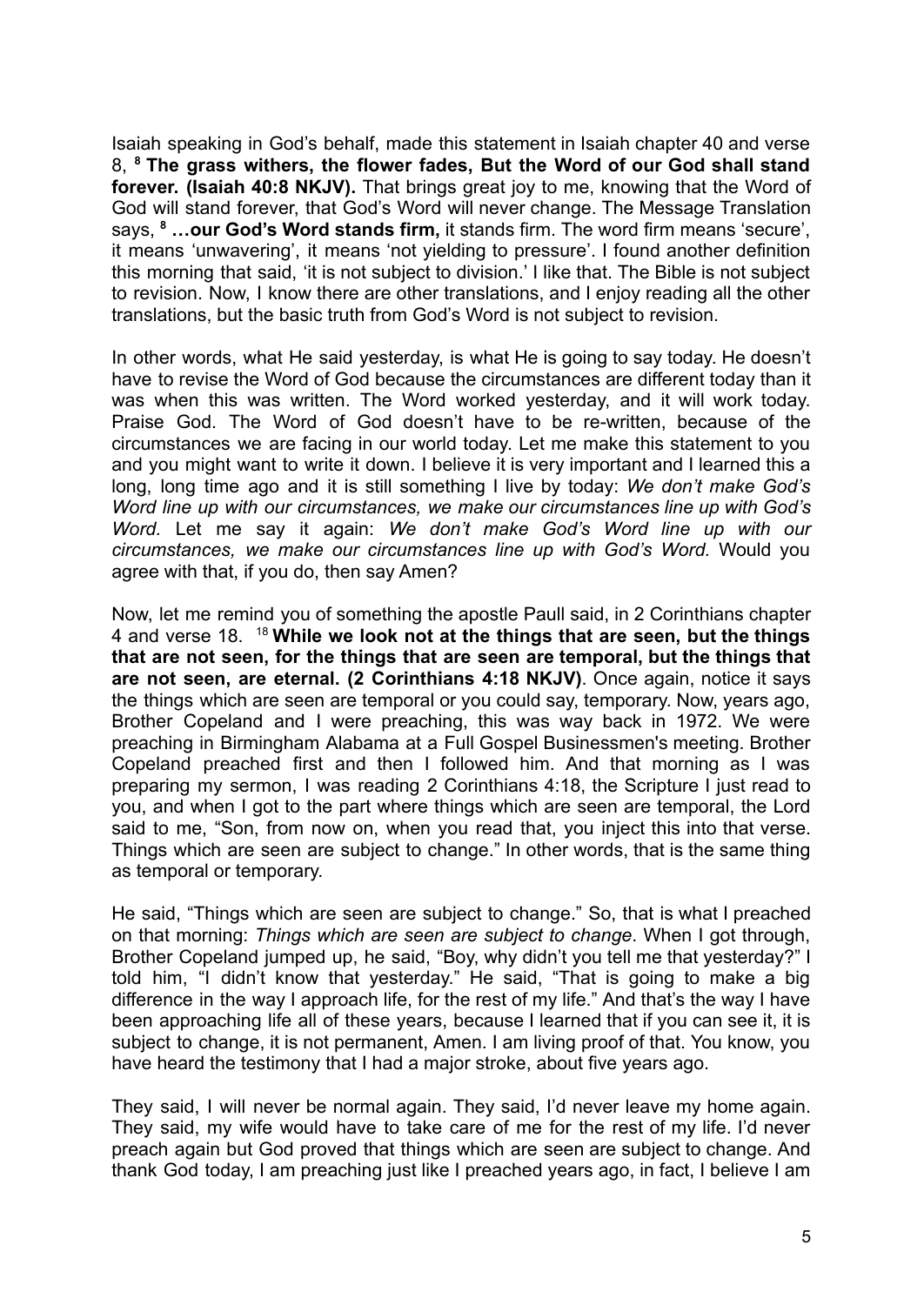preaching even better. I am preaching stronger, and praise God, God has proven once again, that if you can see it, it is not permanent. If you can perceive it with your five physical senses, it is subject to change. So, whatever you're going through right now, just determine that you're not going to put a lot of confidence in it, because if you can see it, if you can perceive it with your five physical senses, it is subject to change. Financial crises, it is subject to change. Lack is subject to change. Sickness is subject to change. Disease is subject to change. Coronavirus is subject to change and me not being able to come to South Africa, that is subject to change. Hallelujah. Would you agree with me, Amen? Hallelujah. Would you agree with me? Amen. Hallelujah.

Now, if you studied the ministry of Jesus, again, you're going to notice that this is the principle that He operated by things which are seen, are subject to change. He proved that leprosy was subject to change. He proved that being crippled was subject change. He proved that death itself was subject to change. He even said, to a real mountain, in Mark the 11th chapter, pointing to a real mountain, He said to his disciples, **<sup>23</sup> Whosoever shall say unto this mountain, Be thou remove, and be thou cast in the sea, and shall not doubt in his heart, but believe that those things which he said shall come to pass, he shall have whatsoever he sayeth (Mark 11:23 KJV).** He is saying to us, even mountains are subject to change. Now, I haven't had to move a physical mountain. But I'd have proof that if it was necessary, Jesus said, it is subject to change.

So why worry? Why fret? Why be distracted over something that's going on around you right now, when it's subject to change, the word is not subject to change, keep this book in front of you, keep its words in your heart. And anytime a crisis arrives, you just say, "Ah, that's subject to change. I'm going to look to something that is eternal. I'm going to look to something that changes not. I'm going to look to the Word of my God, and my God is going to fulfill it, and He is going to bring it to pass. I believe it and I decree it. And I believe I'll just praise God in advance for it." Why don't you do that right now? Hallelujah. Praise God in advance that everything you're going through right now is subject to change. Come on, give Him your best shout; Give Him your greatest shout, Hallelujah. Amen.

Now, let's look at something in the book of Luke, if you have your Bibles with you, let's go to Luke chapter 10. This is a story where Jesus has entered into a village where two sisters live, Mary and Martha. And let's begin reading in verse 38. If you have your Bibles join with me. **<sup>38</sup> Now it came to pass, as they went, that he entered into a certain village: and a certain woman named Martha received him into her house. <sup>39</sup> And she had a sister called Mary, which also sat at Jesus' feet, and heard His Word.** Now, if you haven't highlighted or underlined that phrase, do so right now. So that every time you pass by Luke chapter 10, this will jump out at you notice, Mary sat at his feet, and heard His Word.

Now, verse 40, says, **<sup>40</sup> But Martha was cumbered about much serving, and came to him, and said, Lord, dost thou not care that my sister hath left me to serve alone? bid her therefore that she help me."** Now I want you to notice very closely how Jesus responded. **<sup>41</sup> And Jesus answered and said unto her, Martha, Martha, thou art careful and troubled about many things: <sup>42</sup> but one thing is needful: and Mary hath chosen that good part, which shall not be taken away**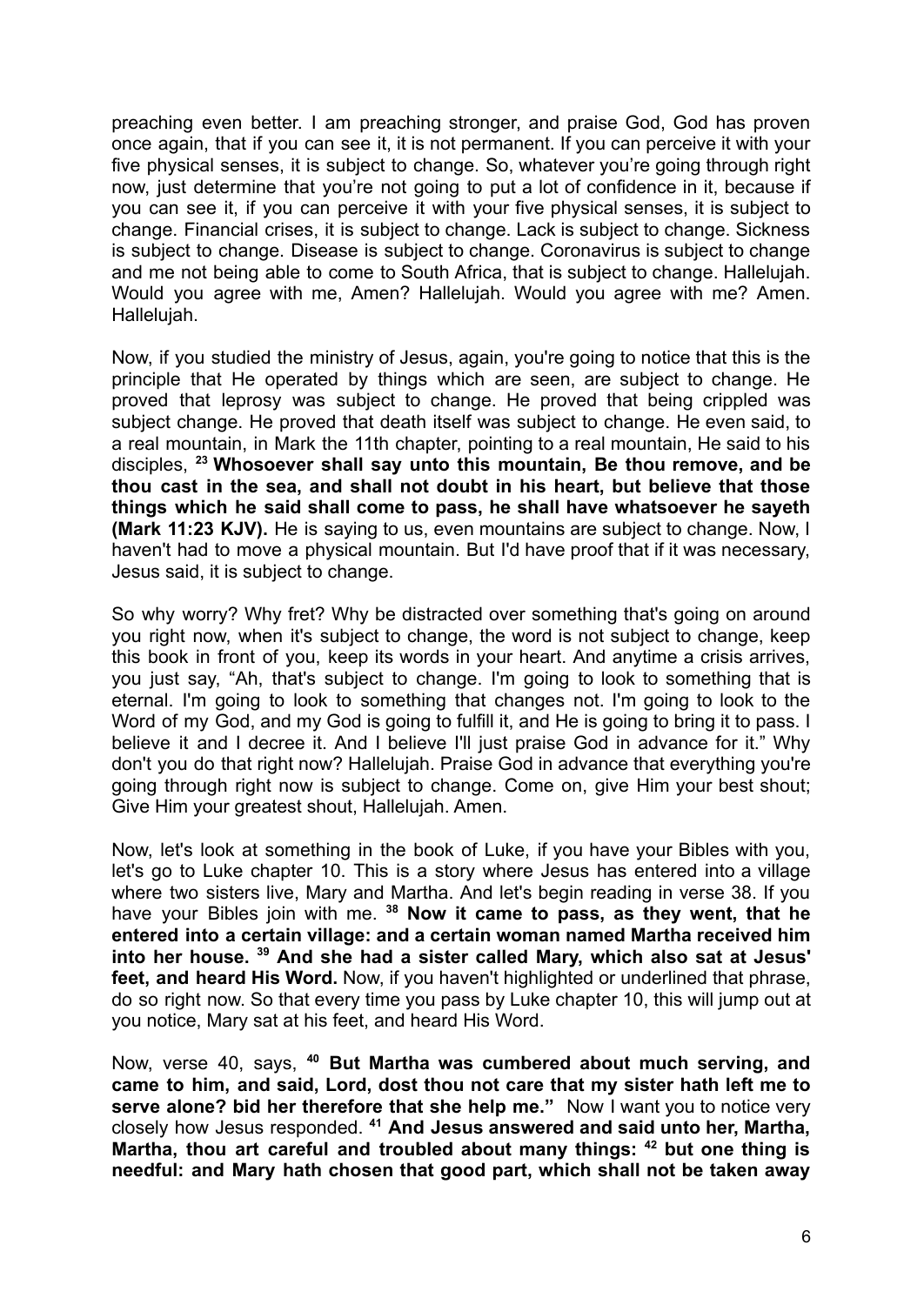**from her. (Luke 10:38-42 KJV).** Now notice, Martha was troubled, and cumbered about all of this serving and the issue at hand. But notice, Mary chose to sit at his feet and hear his word.

You could associate that to today. Some people prefer to sit in front of a television and watch CNN and listen to all the bad news and then walk away fretting, worried and disappointed and discouraged. But notice, there's someone who always chooses to put the word of God first place. And that's what Mary did. She sat at the feet of Jesus and heard His Word. Now, the Amplified Bible says, Martha was overly occupied and distracted. That's what's happened to a lot of Christians today. They're overly occupied with all the things that are happening around them. They're focusing on the wrong things, and as a result of it, they're becoming distracted. They are letting go of the basic principles of the life of faith. And usually, if they don't get a grip on themselves, and get back to doing what they once did, then they're going to end up shipwrecked, just like the apostle Paul said.

Now listen to what the message translation said, in addition, **38-40 …Mary who sat before the Master, hanging on to every word he said. (Luke 10:38-40 MSG).** You know, I love it when people hang on to every word I say. I believe I'm looking at an audience that are doing that right now. Amen. That's the way I am. When I go hear Brother Copeland, I'm hanging on to every word. You know, when I first started out, and I was working with him traveling with him all over the country. I was so committed to hearing what he had to say that sometimes after a service, people would ask me, "What were you mad about?" I'd say, "Mad, I wasn't mad." No, I was just locked into what he was saying. I was focused on hearing what he had to say because I knew what he was saying, if I applied it in my life, it would work for me, just like it was working for him. I was locked in, I was focused."

That's what Mary was. She was focused, she was not bothered by everything that's going on around her. Her attitude was, "Jesus, I'm going to sit here and hear Your Word and I don't care what Martha's doing. I don't care what anybody else in the house is doing. Your Word is the most important thing and that's what I'm going to focus on." In essence, she's saying, "If you're hungry, and you want to eat, then you just have to wait until you get through preaching because I'm not leaving the room. I'm hanging on to every Word until You're done." Praise God. Amen. That's exactly what she did.

Now, listen, something else, the Message translation said, Jesus told Martha this, you're **getting yourself worked up over nothing.** That's exactly what a lot of Christians are doing right now. "Oh, did you hear about this? Did you hear about that? Oh, we got a crisis. And there's another crisis coming. They say it's going to get worse. Oh, it's getting worse." You are working yourself up over nothing. What does the Word say? I'm not saying there's not trouble out there. I'm not pretending it's not happening. I'm not pretending it doesn't exist. But I'm not going to give my focus and my attention to all of that. I'm going to focus on what the Bible says and the Bible says all of that is subject to change and if it's subject to change, then I'm going to stand here and watch God change it Hallelujah. Hallelujah. Somebody shout Amen.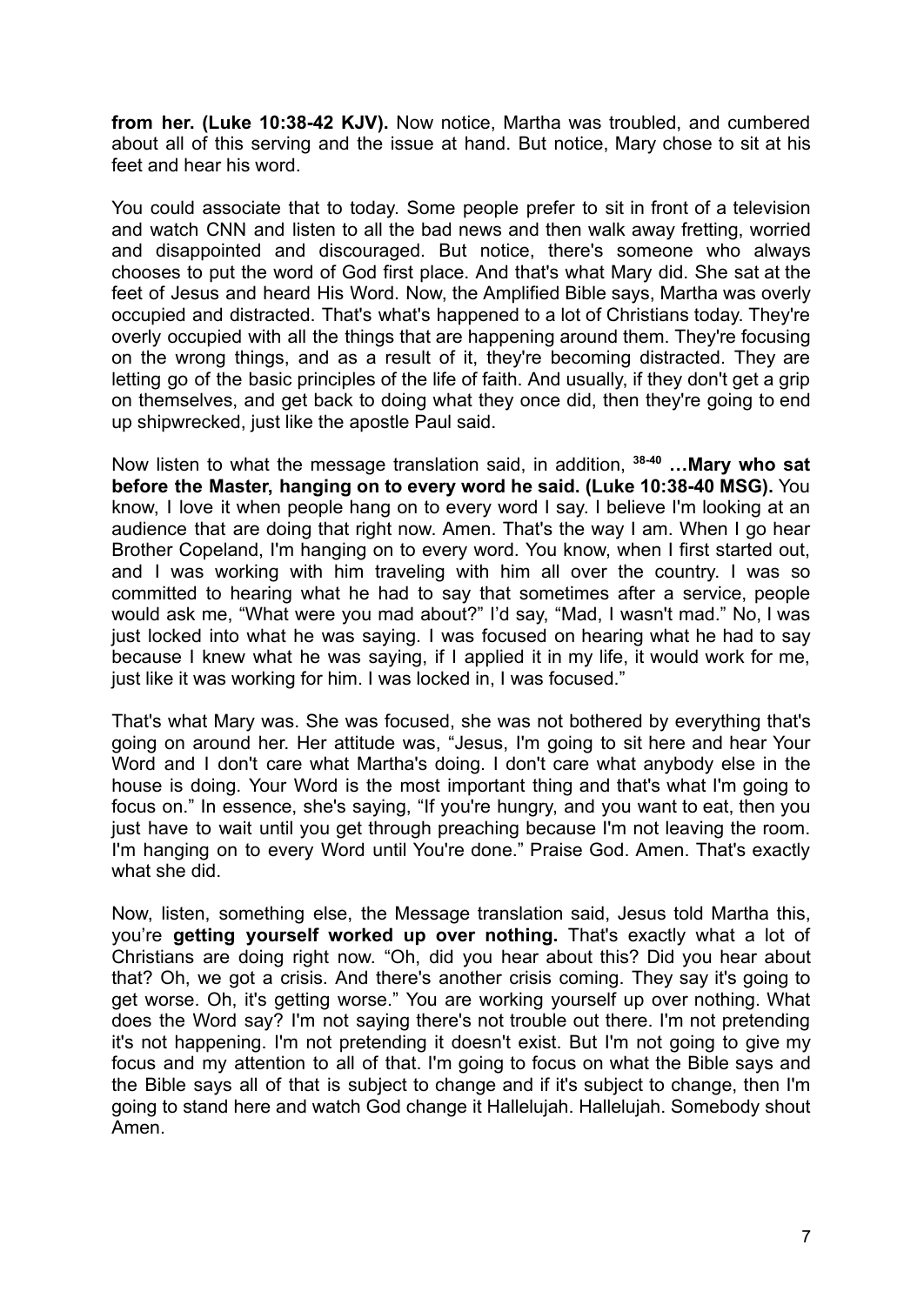Now listen, what else He said to Martha. **One thing only is essential, and Mary has chosen it —** One thing is essential. The word *essential* means *'of greater importance'.* In other words, what Jesus was saying to Martha was this, "I know you've got a lot of things on your mind. I know you're troubled about a lot of things. I know you're trying to serve us, but one thing is essential, one thing is needful, and one thing is of greater importance. And Mary has chosen that one thing." What was the one thing she chose? To hear the Word of God. And that's what you need to do today, if you haven't made that decision, make it now. Praise God.

Let me say something to you. I don't want it to create, you know, discouragement or fear, but it's not likely that things are going to change that much in the world. In fact, the Lord said to me in October the first of 2021, as I was praying, and seeking Him for the prophetic word that I was to bring to the Body of Christ in 2022. He said this, *"Tell the people, that if they will not be shaken, by all the chaos, and all the disorder that is in the world around them, that I will cause them to experience the open hand of God, and I will create for them supernatural, extraordinary and unusual provision."* Amen. And that's exactly what's happening to me, because I'm not focusing on what the world says. I'm focusing on what God has promised. I encourage you to do the same.

Amen. So once again, Jesus said, *One thing is essential***.** One thing is of greater importance, and that one thing is, *keep seeking the Word*. Keep focusing on the Word, keep studying the Word, keep applying the Word, don't ever let go of it. Don't ever think you've learned enough. Keep on learning and keep on applying. God will keep on blessing and blessing and blessing. Amen. Don't allow all the voices in the world to rob you of your hope, and rob you of your joy, there is hope for your future. I want to say to you right now by the Holy Spirit, your future is bright. Hallelujah. Amen. And the best is yet to come. Hallelujah. Amen. God's not going to allow you to fail. So don't give up on Him and don't give up on His Word.

Now, let's look at something that Jesus said in Matthew chapter 24. When the disciples asked Him, "What are the signs of the end?" Now He described a lot of chaos and disorder that will be taking place, but two things stand out to me and what He said to them, "Number one, see that no man deceive you. And number two, see that you be not troubled." Notice He talked about a lot of chaos that will be taking place. But He also said, "Don't let anybody deceive you. And don't allow yourself to become troubled by it all." The Message Translation says, *don't panic***.** Now that says to me, that we can live in a world that is full of trouble and yet not be troubled by it. Amen.

Now that says to me, that we can live in a world that is full of trouble and yet not be troubled by it. Amen. We can live in a world that is full of trouble and yet maintain a smile on our face. Amen. Come on, give me your best smile right now. Hallelujah. Turn to somebody and say, "Don't worry about a thing God's got you covered." And come on, give me that smile again. Hallelujah. I see that big smile on Brynn [*Brother Jerry laughing*]. That's the Brynn I know. Now listen, listen to this. The Message Translation says, *Don't panic*. And the word panic means 'an overwhelming sense of fear.' So, what is Jesus telling us? Do not allow this overwhelming sense of fear to come on you.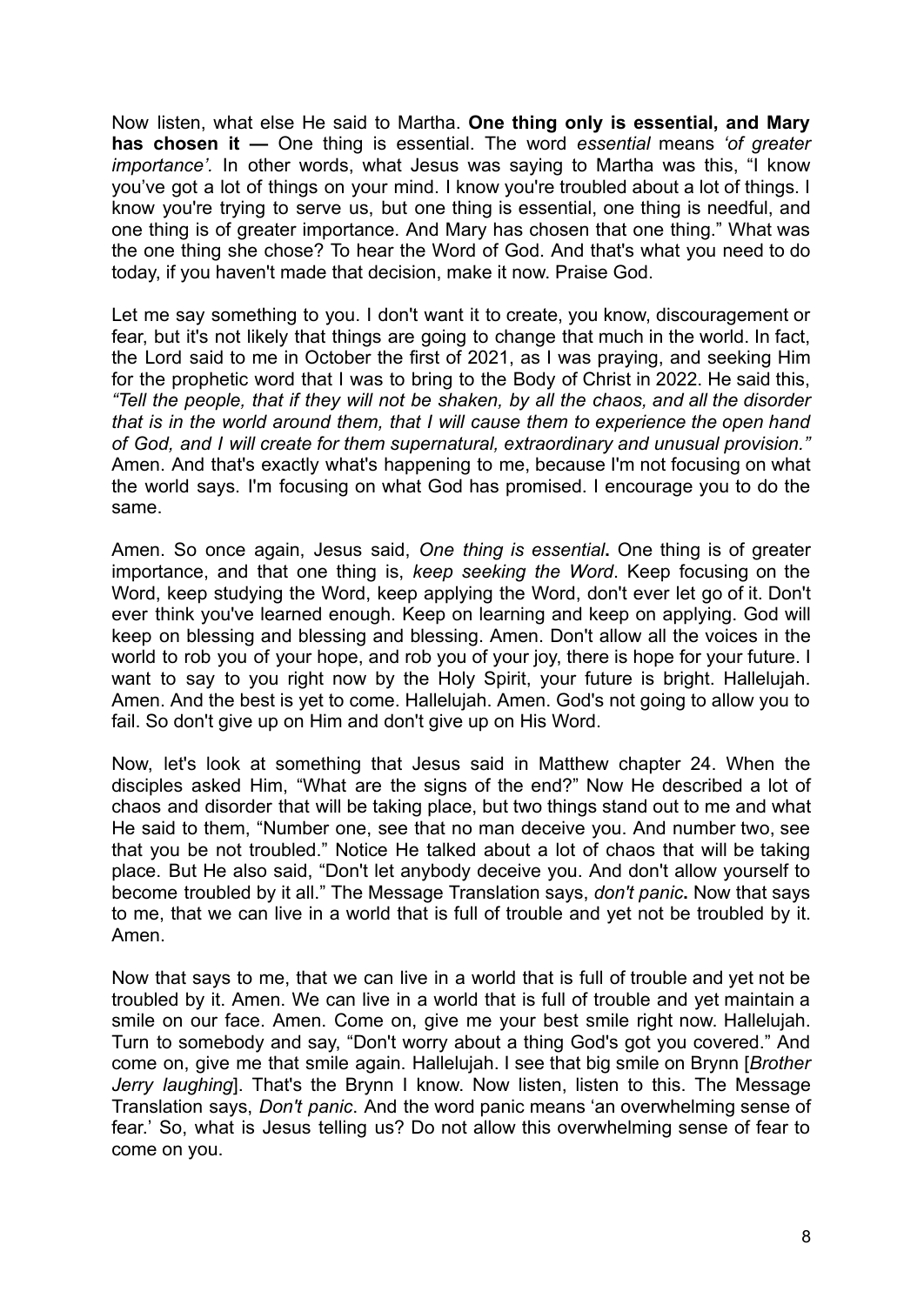So, where does fear come from? We know it doesn't come from God. It has to come from our adversary, the devil. Second Timothy, chapter 1, verse 7 says, **<sup>7</sup> For God has not given us the spirit of fear. (2 Timothy 1:7 KJV).** So, if God doesn't give it, then it has to come from somewhere and it comes from Satan. If God's not the author of it, then satan is and the Bible tells us very clearly how to take care of that. First Peter, chapter 5 and verse 9, Peter says, **<sup>9</sup> Resist the devil steadfastly in the faith. (1 Peter 5:9 KJV).** So, if there's fear in your life right now I want you to say these words and say them as boldly as you possibly can, "Satan, in the name of Jesus I reject fear in my life it's not of God and therefore, I refuse to receive it. I choose to trust God. I choose to stay in faith and as a result of it, I choose to win." Now I want all the winners in the place to stand up and lift your hands and shout, "I'm a winner and I'm not a loser." Hallelujah. Hallelujah. Hallelujah.

Alright now just remain standing for a moment as I prepare to close. I will remind you of a story in Luke chapter five and you're all familiar with it and this is the answer to your breakthrough. How many of you are believing for a breakthrough today? Alright now listen very closely this is the answer to your breakthrough. Let me just read some of these scriptures in Luke chapter 5, verses 4 through 9. Jesus said, **<sup>4</sup> …Launch out into the deep, and let down your nets for a draft. <sup>5</sup> And Simon answering said unto Him, Master, we have toiled all the night and have taken nothing. Nevertheless, at Thy word I will let down the net. <sup>6</sup> And when they had done this, they enclosed a great multitude of fishes: (Luke 5:4-6 KJV).**

And notice the key to their breakthrough was this; a simple statement but a very powerful one, "Nevertheless, at thy Word." Remember they said we have toiled all night and we've taken nothing. If you've done everything you know to do in the natural and it doesn't look like anything's working. Then go back and ask yourself this question, "Have I done what God told me to do?" Even though what God told you to do may seem ridiculous, it may seem unreasonable, and it may go totally cross grain with your mental thinking. Yet, if you'll do what Peter did, and just put all that down and say, "Nevertheless, at thy Word." That is the key to your breakthrough, and this is the key for you experiencing a breakthrough in 2022.

God has said to me to tell you that, "In 2022 if you will not be shaken by all the chaos and disorder." Now that your instructions right there, that's your Rhema from God that's, that's just as much your word as the word to Peter, "Launch out into the deep." This is your launching out into the deep word. Don't be shaken by all the chaos and all the disorder. Look at somebody and tell them, "I refuse to be shaken by all the chaos and disorder. I choose to put the word of God first place and I choose to make it final authority." That's your rhema from God. That's just as much your word as the word to Peter launch out into the deep. This is you're launching out into the deep word. Don't be shaken by all the chaos and all the disorder.

Look at somebody and tell him, I refuse to be shaken by all the chaos and disorder. I choose to put the word of God first place and I choose to make it final authority. Now if you really mean that then here's the good news. God is going to open His hand and cause you to experience supernatural extraordinary and unusual provision in the name of Jesus. Amen. Hallelujah. Hallelujah. Glory, glory glory. Lift your hands one more time. And say these words, "I received it. I mix my faith with it. And God will do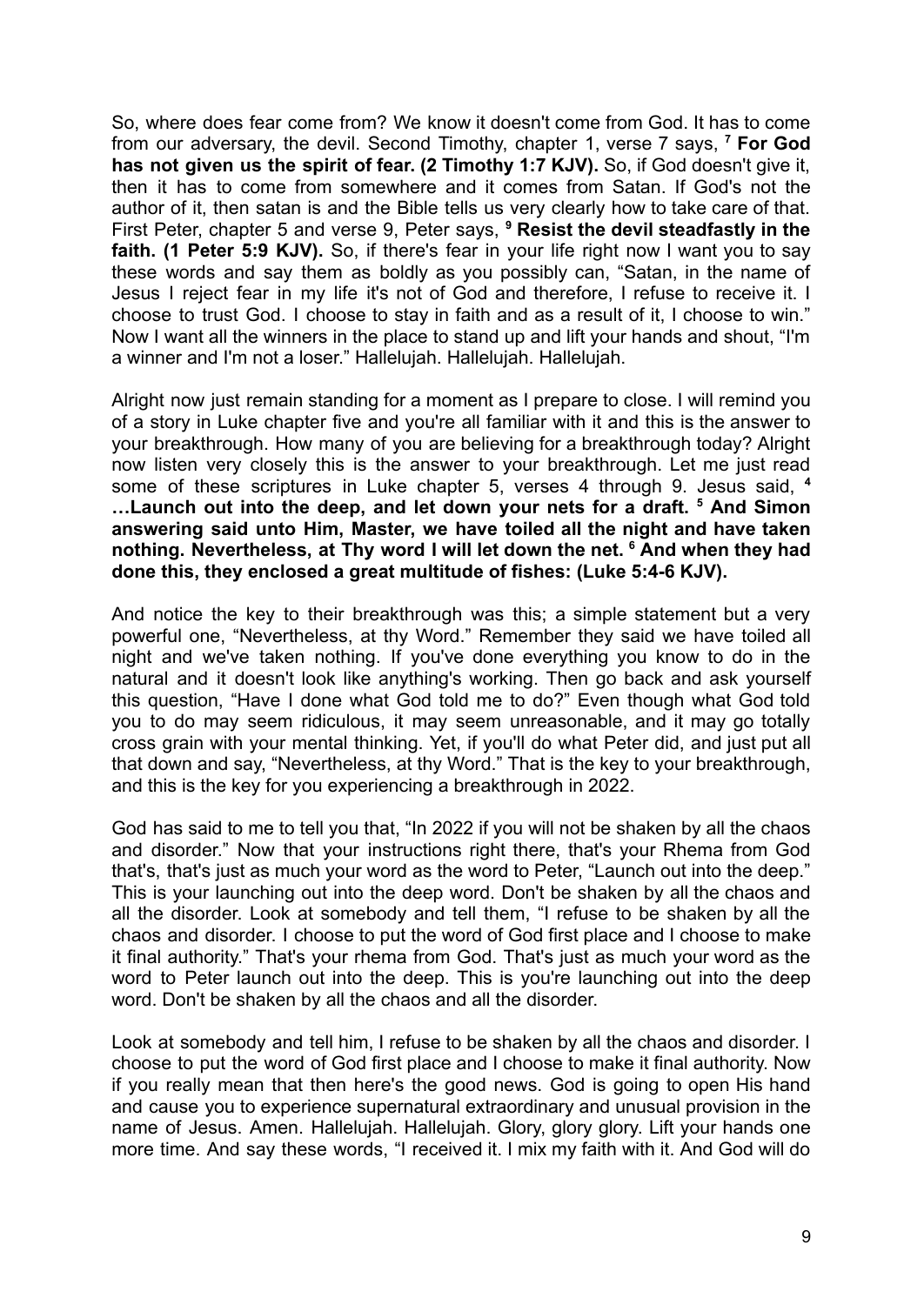it if you really believe it. Give Him another shout in advance [*Congregation giving a shout of praise*]. Hallelujah. Amen and amen.

Pastor John:

Praise You Lord. Hallelujah. Praise God.

Brother Jerry: Hey, Pastor John, let's do this again sometime.

Pastor John:

[*Laughing*], soon Brother Jerry. Soon, soon. Thank you for the Word today, Brother Jerry.

Brother Jerry:

Yes, I'm just getting started here [*Laughing*].

Pastor John:

[*Laughing*], and I hope to see you soon, sir. [*Pastor Sharon: We love you, Brother Jerry. We love you, we love you, we love you, Brother Jerry*]**,** [*Brother Jerry: Laughing, I love you more. Bye-bye*]**.** Glory to Jesus. You can sit down. I mean, listen, you guys have got, we started earlier and early and we got big sound and song ready. Hallelujah. Praise the Lord. Glory to God. So what do you think of that word? Hey, what do you think of that word? I mean, hasn't the Lord been directing this whole weekend? All of the word, all the scriptures, everything that God has been saying already. Hallelujah.

I think it's clear to us that we have to make a choice, that we are going to believe God. I've said this to you before, and I've said it to other people before. I don't know how much believing you have in your heart. I can't see it. God can see it. But I can't see it. Believing in your heart is something that you fundamentally have to choose. And you make that lifetime, lifetime decision, that I'm going to trust God and trust His word. It's a decision that you make for life. When I was with Brother, Jerry, now, when we were there together with him, we spent some time talking about this. And it seems like every time we get together, we talk about it. And the fact is, that if you understand that these principles of the Word of God work, that if you will meditate on the word day and night, you will speak the word of God. You will have the results of the word of God.

Because when you meditate on the Word of God. In your heart, when that becomes your meditation, it becomes your go to thinking. So I shared with you earlier on that Brother Jerry has been talking to me about coming back in early May. There is a part of my brain and my mind that thinks about all of the practical implications. Getting air tickets, the hours of flying, the impact that it has on my body. What I've got to do, turn around and come straight back to South Africa, what impact that has on me. Now, if that's where my thinking stops, then that's what my decision making will be made on. Because I live then in the practical implications of everything that I can see. So I don't ignore, and don't ignore these details. I've got to count the cost of these details. I recognize what it means to me. I've spoken to my family, I've spoken to people to pray with me. And I'm asking you to, to recognize what's happening here. I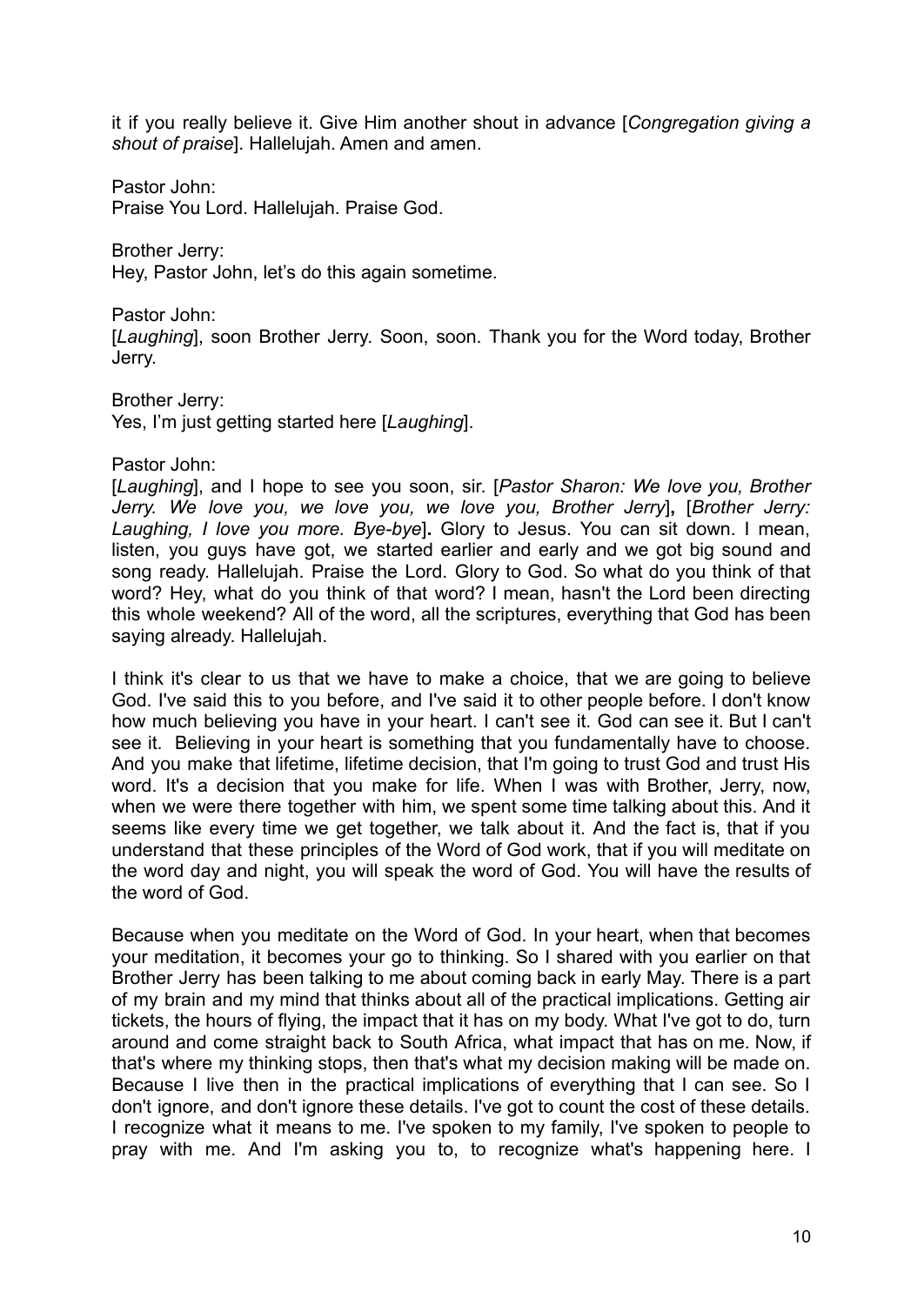understand the implications of it. But if my thinking stops there, then what's my choice going to be?

I've just spent 20 days with him. Why must I go back after another 21 days and go and spend more time with him? Why would he ask that? Come on. You know, and so part of me would say, you know, but his love for us is obvious. He wants to be with us. There's something that God is stirring in his heart and his calling. See what's happening now is I'm beginning to think like God thinks. Now I'm beginning to think like the Word is in my heart. I say, "Okay, Lord, if there's my spiritual leader that's calling on me, that's pulling on me, if his affection and his love… And there's a stirring in his spirit to want me to come back again, then I've got to listen and heed to that because this is extraordinary."

He knows more than anybody because of all the traveling that he does, what impact that would have on me. Come on. He knows what he's asking me to do. Right? And yet he's still… You know, I said to him, "Brother Jerry, it would depend on whether I can get a ticket." So I'm trying to be diplomatic now because I've got to count the cost here. So I said to him, "It will be dependent on whether I can get a ticket or not." He said, "No, no, John, it's not if you're going to get a ticket," he said, "When you get the ticket then let me know, and we'll make all the other arrangements." And he said that because he was making a faith statement in talking to me and saying, "I'm believing you're coming, John. And not a ticket is going to stand in your way to prevent you from coming." Hallelujah. Glory to God.

You see, what Brother Jerry was saying, what I'm sharing with you now is that if we stay, thinking about the natural things, and we're just living the natural things, and all the details of the natural things, we can't go anywhere else, then everything we do, we act on the natural stuff. But if you meditate on the Word, day and night, and you make the Word your *go-to-place*, then what happens is the Word of God begins to fill you, spiritually it gets bigger in you, it gets stronger in you, and it grows in you. And the more it grows in you, then when you have these thoughts in your head, you go from the thinking, you go to the Spirit. And the minute you go from your thinking into your spirit, then you go into a place where you can start to hear what God wants to do, and not what the details or the circumstances tell you. Hallelujah.

I have not withheld from you, at any time - every time I've had to make these decisions to go and be with Brother Jerry for five weeks and seven weeks - I've not stopped telling you my own soul conflict, my own mental things of what this means. I'm going there and what am I going to do there because he wasn't giving me…? I know, it was the thing the Lord said to me, "You pay for everything, and you just go there and tell him that it doesn't matter if he invites you to preach, to go with wherever he preaches, or he doesn't. Go there." So, in my own mind, those times, you know, I know he's traveling to other places. That doesn't mean to say that he's going to ask me to come with him and put me on the plane and take me with him. I never put that expectation on him. I never made it part of the condition. And he never had any response to that as a condition.

God just put it in my heart and said, "Go there." And so, you all know the story. I mean, then God started to do miracles when I got there. Every time. And so, I believe that what is happening now is the same thing. And this should be, and it is an